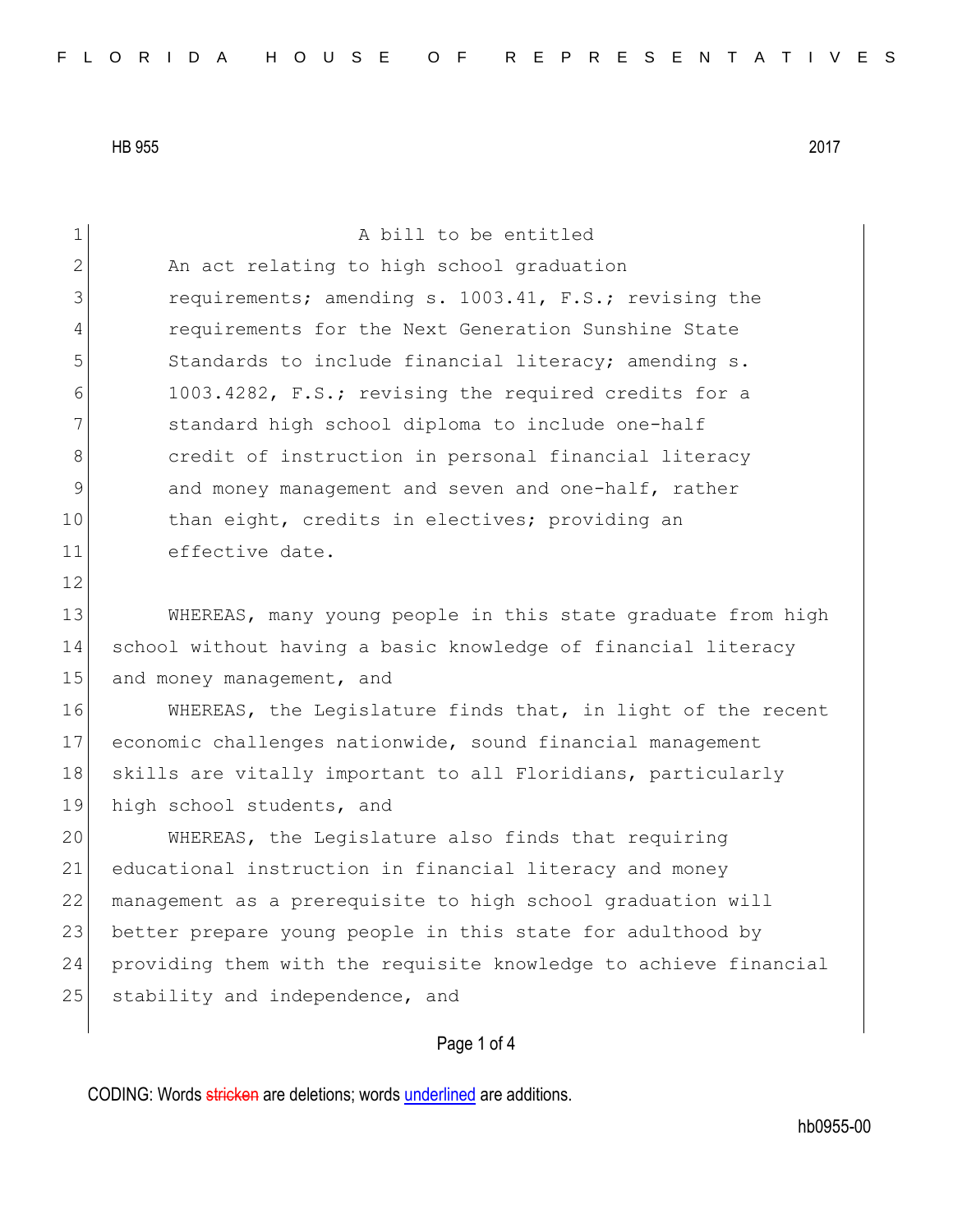Page 2 of 4 26 WHEREAS, adoption of this act, which may be cited as the 27 "Personal Financial Literacy Education Act," will make Florida 28 the 18th state in the nation to require financial literacy 29 instruction as a prerequisite for high school graduation and a 30 standard high school diploma, NOW, THEREFORE, 31 32 Be It Enacted by the Legislature of the State of Florida: 33 34 Section 1. Paragraph (f) is added to subsection (2) of 35 section 1003.41, Florida Statutes, to read: 36 1003.41 Next Generation Sunshine State Standards.-37 (2) Next Generation Sunshine State Standards must meet the 38 following requirements: 39 (f) Effective for students entering grade 9 in the 2017- 40 2018 school year and thereafter, financial literacy standards 41 must establish specific curricular content for, at a minimum, 42 personal financial literacy and money management. Financial 43 literacy includes instruction in the areas specified in s. 44 1003.4282(3)(h). 45 Section 2. Paragraphs (d) and (g) of subsection (3) of 46 section 1003.4282, Florida Statutes, are amended, and paragraph 47 (h) is added to that subsection, to read: 48 1003.4282 Requirements for a standard high school 49 diploma.— 50 (3) STANDARD HIGH SCHOOL DIPLOMA; COURSE AND ASSESSMENT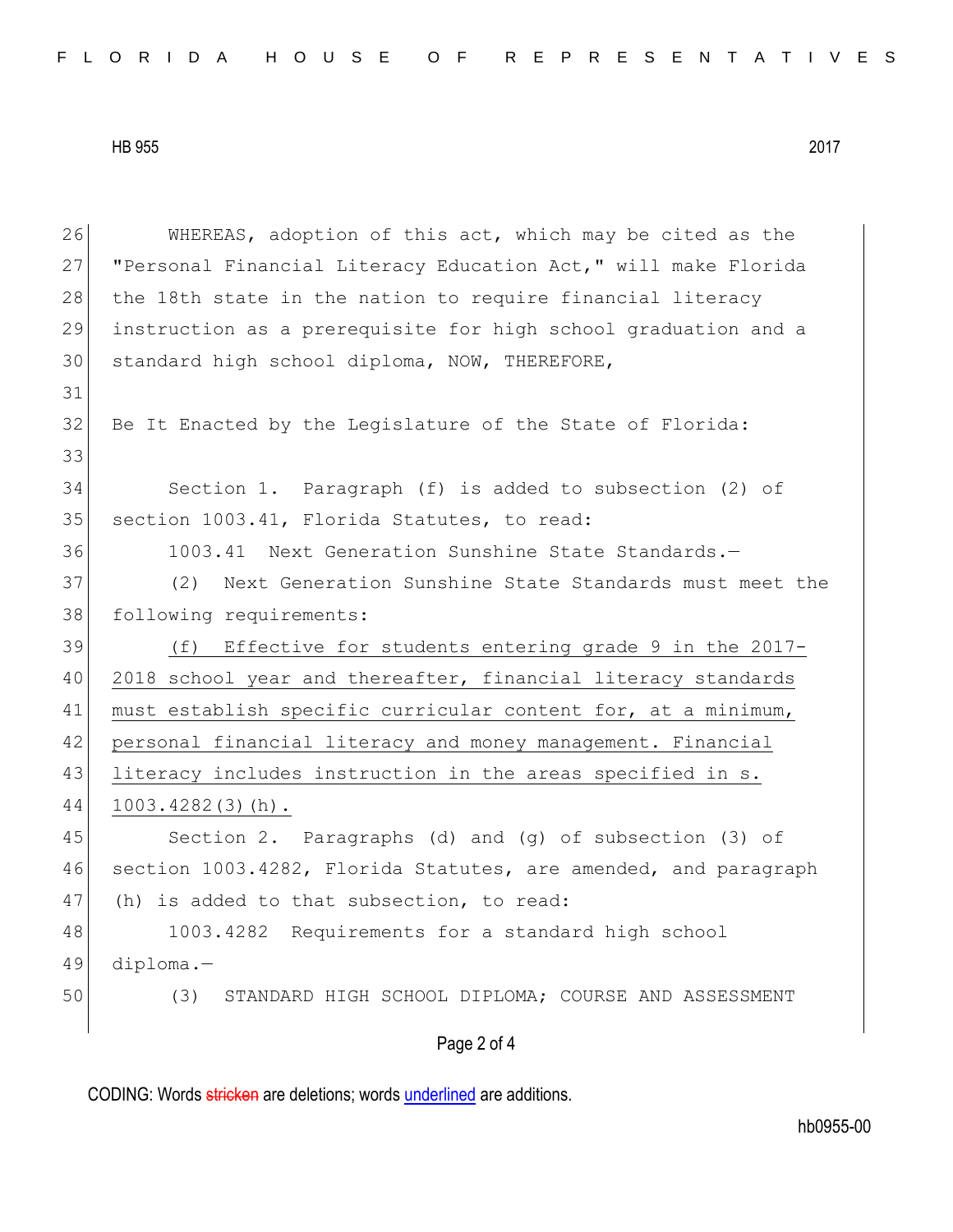51 REQUIREMENTS.-

52 (d) *Three credits in social studies.*—Beginning with 53 students entering grade 9 in the 2017-2018 school year, a 54 student must earn one credit in United States History, $\div$  one 55 credit in World History,  $\div$  one-half credit in economics, which 56 must include financial literacy; and one-half credit in United 57 States Government. The United States History EOC assessment 58 constitutes 30 percent of the student's final course grade.

59 (g) *Seven and one-half Eight credits in electives.*— 60 Beginning with students entering grade 9 in the 2017-2018 school 61 year, each school district shall sehool districts must develop 62 and offer coordinated electives so that a student may develop 63 knowledge and skills in his or her area of interest, such as 64 electives with a STEM or liberal arts focus. Such electives must 65 include opportunities for students to earn college credit, 66 including industry-certified career education programs or series 67 of career-themed courses that result in industry certification 68 or articulate into the award of college credit, or career 69 education courses for which there is a statewide or local 70 articulation agreement and which lead to college credit.

71 (h) *One-half credit in personal financial literacy.*— 72 Beginning with students entering grade 9 in the 2017-2018 school 73 year, each student shall take one-half credit in personal 74 financial literacy and money management. This instruction must 75 include discussion of or instruction in the following:

## Page 3 of 4